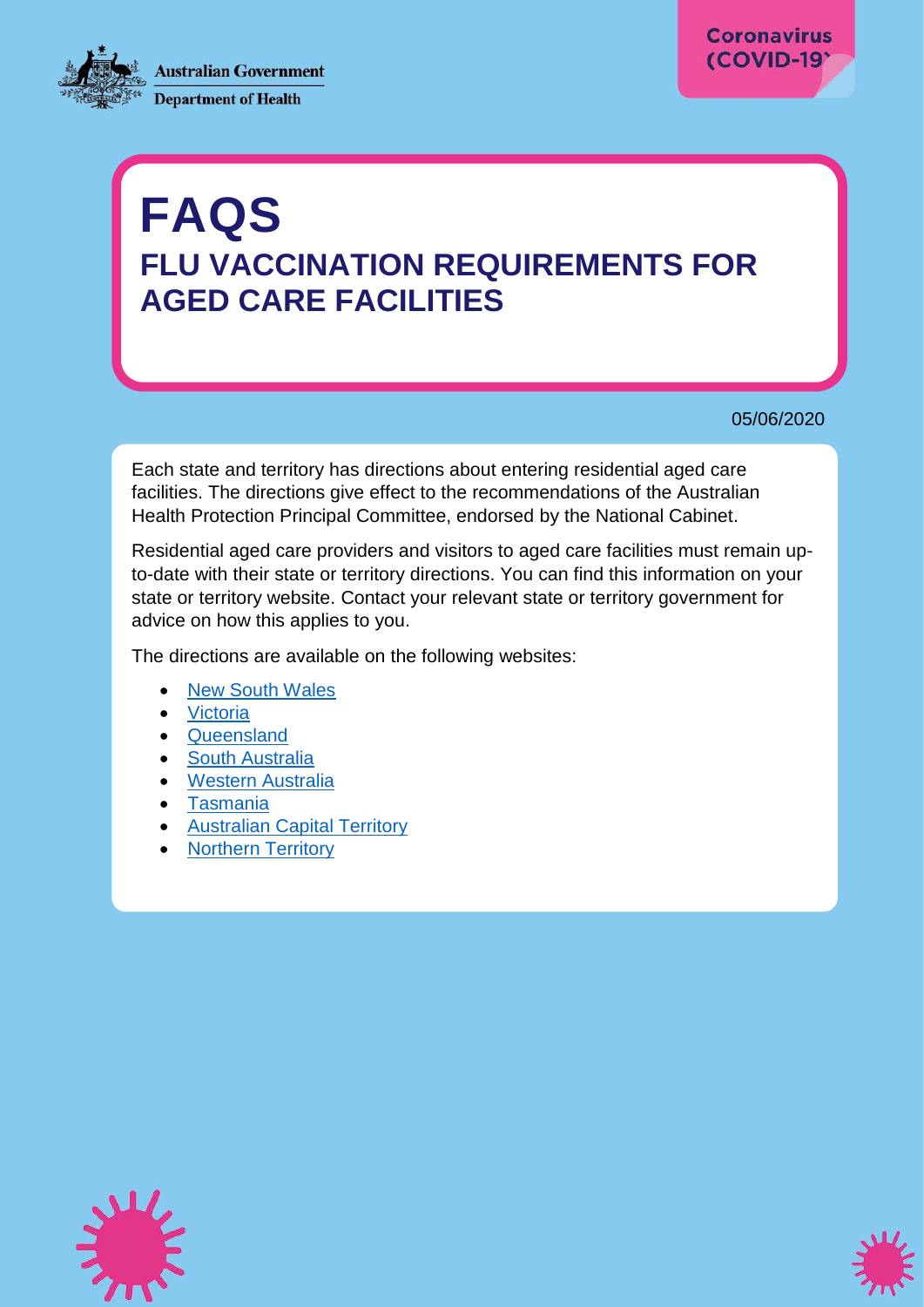# Flu vaccinations

The annual influenza (flu) vaccine for 2020 is now available. It is most important this year with the COVID-19 global pandemic. Cases of the flu can increase the burden on the health system.

While the flu vaccine cannot protect against COVID-19, you can become ill with the flu and COVID-19 together. This may cause severe outcomes, including hospitalisation.

## Will all visitors need to be vaccinated?

Yes. Entry to residential aged care facilities is restricted to people who have had a current flu vaccination. This applies to:

- staff
- visitors
- health practitioners
- volunteers, and
- other people entering the facility (e.g. cleaners, tradesman, gardeners and maintenance staff).

## What happens if staff are not able to be vaccinated?

Some states and territories have exemptions to the entry restrictions. For example, if a person has a medical recommendation against having the flu vaccine. Individuals should refer to their state or territory exemptions as there are differences between jurisdictions.

The only absolute contraindications to flu vaccines are:

- anaphylaxis after a previous flu vaccine
- anaphylaxis after any part of a flu vaccine

People with egg allergy, including a history of anaphylaxis, can be safely vaccinated with flu vaccines.

The flu vaccination is not recommended if you:

- have a history of Guillain-Barré Syndrome, and
- the first episode occurred within 6 weeks of receiving a flu vaccine.

If a person is receiving cancer immuno-oncology therapies (checkpoint inhibitors) they need to consult their treating doctor first.

Where there are vaccine supply restrictions, exemptions may apply to:

- emergency service workers
- end of life support visitors, and
- residential aged care workers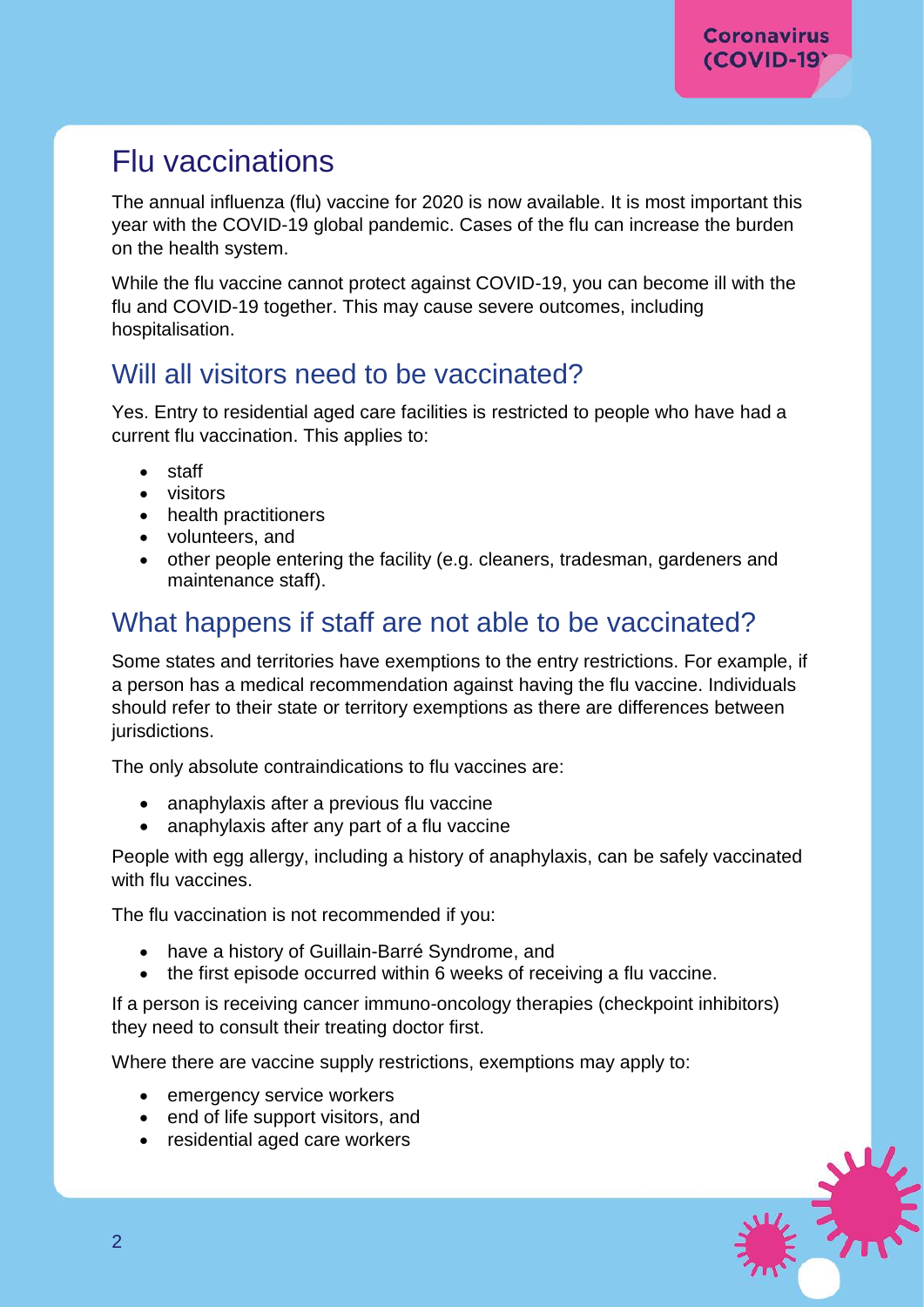## Do residential aged care providers need to provide free flu vaccinations to staff and volunteers?

Yes. All Australian Government subsidised residential aged care providers must offer staff and volunteers free access to annual flu vaccinations. This is at the provider's cost.

## What should residential aged care workers do if they experience symptoms after getting the flu vaccine?

Some people who receive the flu vaccine will experience fever and lethargy as a side effect. However, this is unusual in adults. If caused by the vaccine, it is usually mild and short-lived. Fever and lethargy are also common symptoms of COVID-19 and could be an early indication of infection.

Aged care workers with cold and flu-like symptoms must **not** work while unwell. Health and aged care workers who are unwell with any of the following symptoms must quarantine and get tested for COVID-19:

- respiratory symptoms (e.g. cough, shortness of breath, sore throat)
- a fever or a history of fever (e.g. night sweats, chills)
- other symptoms such as loss of taste and loss of smell

Stay home until you receive your test results. Notify your employer that you are unwell and are in quarantine.

If your result is negative, remain at home until you are well enough to return to work. Keep your employer updated on your health status.

If you return a positive test result for COVID-19, follow the advice of your doctor. You must isolate in either your home or in a hospital until you are advised you can return to work.

## What are aged care providers' obligations regarding entry into residential aged care facilities?

Under state and territory directions, aged care providers must ensure prohibited people do not enter or remain in the aged care facility.

## Will aged care providers ask a visitor or worker to prove they are vaccinated?

Yes. Aged care providers must sight **appropriate evidence of immunisation status** from visitors and workers. Appropriate evidence may be:

- a statement or record from a health practitioner
- an immunisation history statement available from Medicare online
- the Express Plus Medicare mobile app